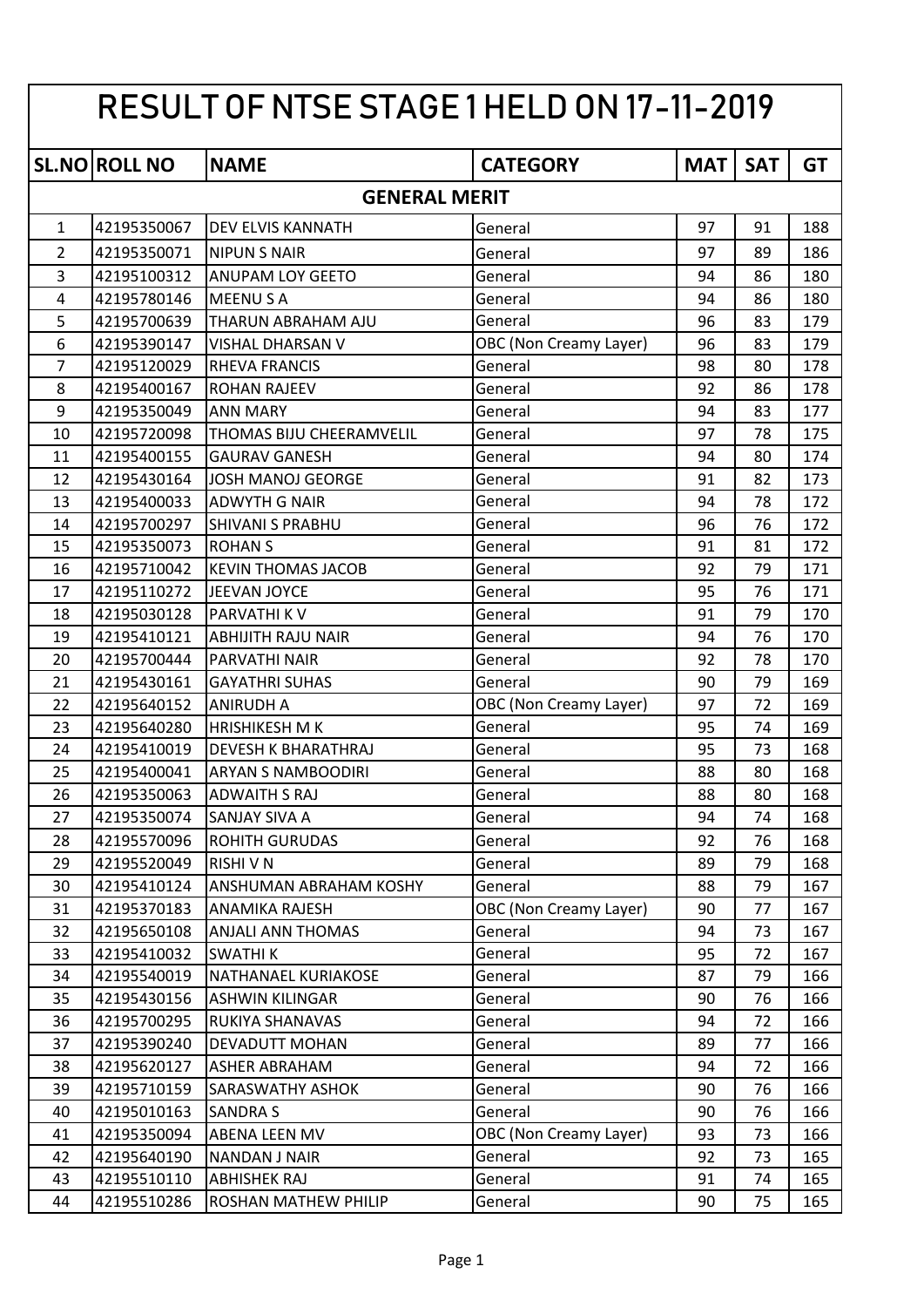|    | <b>SL.NO ROLL NO</b> | <b>NAME</b>                 | <b>CATEGORY</b>        | <b>MAT</b> | <b>SAT</b> | <b>GT</b> |
|----|----------------------|-----------------------------|------------------------|------------|------------|-----------|
| 45 | 42195350149          | <b>ANUGRAHA P</b>           | General                | 89         | 76         | 165       |
| 46 | 42195430104          | <b>HARIKIRAN B</b>          | General                | 88         | 77         | 165       |
| 47 | 42195490063          | <b>JOYAL SANTHOSH</b>       | General                | 90         | 74         | 164       |
| 48 | 42195710034          | DANYA A B                   | General                | 93         | 71         | 164       |
| 49 | 42195520044          | MATHEW BAIJU NAMBIAPARAMBIL | General                | 93         | 71         | 164       |
| 50 | 42195400172          | <b>TARA ANN</b>             | General                | 88         | 76         | 164       |
| 51 | 42195400173          | <b>TARUN ELDHO GEORGE</b>   | General                | 88         | 76         | 164       |
| 52 | 42195510234          | BENJAMIN VARGHESE ISAAC     | General                | 90         | 74         | 164       |
| 53 | 42195400148          | <b>AAKASH KIRAN</b>         | General                | 95         | 69         | 164       |
| 54 | 42195400156          | <b>GEETHIKA S KUMAR</b>     | General                | 86         | 78         | 164       |
| 55 | 42195110214          | SIDDHARTH M NAIR            | General                | 87         | 76         | 163       |
| 56 | 42195490051          | <b>ALBERT SEBASTIAN</b>     | General                | 90         | 73         | 163       |
| 57 | 42195400109          | <b>GULZAR RUSSELL</b>       | OBC (Non Creamy Layer) | 89         | 74         | 163       |
| 58 | 42195510157          | KIRAN HARIKRISHNAN          | General                | 94         | 69         | 163       |
| 59 | 42195700262          | <b>NIRANJAN A K</b>         | General                | 86         | 77         | 163       |
| 60 | 42195710137          | <b>GOURI KRISHNA S</b>      | General                | 93         | 70         | 163       |
| 61 | 42195340161          | <b>ARON CHACKO ALAN</b>     | General                | 91         | 72         | 163       |
| 62 | 42195560086          | <b>ABHISHEK A</b>           | General                | 92         | 70         | 162       |
| 63 | 42195710033          | <b>CHAITHANYA S KUMAR</b>   | OBC (Non Creamy Layer) | 94         | 68         | 162       |
| 64 | 42195460069          | <b>HRIDHYA T SHIBU</b>      | General                | 92         | 70         | 162       |
| 65 | 42195570030          | DEVASANKAR H                | General                | 91         | 71         | 162       |
| 66 | 42195710046          | <b>NAMITHA S</b>            | General                | 92         | 70         | 162       |
| 67 | 42195700646          | <b>ABHIRAMI J SUBHASH</b>   | General                | 92         | 70         | 162       |
| 68 | 42195350139          | <b>STEEVE JOY</b>           | General                | 93         | 69         | 162       |
| 69 | 42195680076          | <b>KARTHIK S PILLAI</b>     | General                | 88         | 73         | 161       |
| 70 | 42195430098          | <b>ACHYUT JAGADEESH</b>     | General                | 84         | 77         | 161       |
| 71 | 42195630049          | NIKHIL RAJU MANJOORAN       | General                | 87         | 74         | 161       |
| 72 | 42195580190          | <b>ASHISH SAM</b>           | General                | 87         | 74         | 161       |
| 73 | 42195510212          | <b>ARSHA SUVI</b>           | OBC (Non Creamy Layer) | 91         | 69         | 160       |
| 74 | 42195540005          | <b>ADITH TOM ALEX</b>       | General                | 90         | 70         | 160       |
| 75 | 42195630024          | ANNAPOORNA AJAY             | General                | 90         | 70         | 160       |
| 76 | 42195690103          | DEVANARAYANAN V S           | OBC (Non Creamy Layer) | 93         | 67         | 160       |
| 77 | 42195430171          | TANZEEL ASHIQ               | General                | 94         | 66         | 160       |
| 78 | 42195640195          | <b>NEHAR</b>                | OBC (Non Creamy Layer) | 92         | 68         | 160       |
| 79 | 42195560133          | <b>ASHWIN SURESH</b>        | General                | 90         | 70         | 160       |
| 80 | 42195640184          | LEKSHMI PRABHA S            | General                | 93         | 67         | 160       |
| 81 | 42195400163          | <b>MANAS GUPTA</b>          | OBC (Non Creamy Layer) | 86         | 73         | 159       |
| 82 | 42195710027          | ANANYA J R                  | OBC (Non Creamy Layer) | 93         | 66         | 159       |
| 83 | 42195350086          | LYNN MARY JOSE              | General                | 82         | 77         | 159       |
| 84 | 42195120099          | MOHAMMED AZIM               | OBC (Non Creamy Layer) | 93         | 66         | 159       |
| 85 | 42195700418          | NITYA TIWARI                | General                | 86         | 73         | 159       |
| 86 | 42195400170          | <b>SREERAM R</b>            | General                | 87         | 72         | 159       |
| 87 | 42195400251          | MATHEW M PHILIP             | General                | 90         | 69         | 159       |
| 88 | 42195220165          | SIDHARTH K                  | General                | 86         | 73         | 159       |
| 89 | 42195710048          | NAVYA P K                   | OBC (Non Creamy Layer) | 90         | 69         | 159       |
| 90 | 42195160007          | SRINIKETH R                 | General                | 86         | 73         | 159       |
| 91 | 42195350057          | <b>LAKSHMIB</b>             | General                | 86         | 73         | 159       |
| 92 | 42195400047          | R HARSHAVARDHAN             | General                | 85         | 74         | 159       |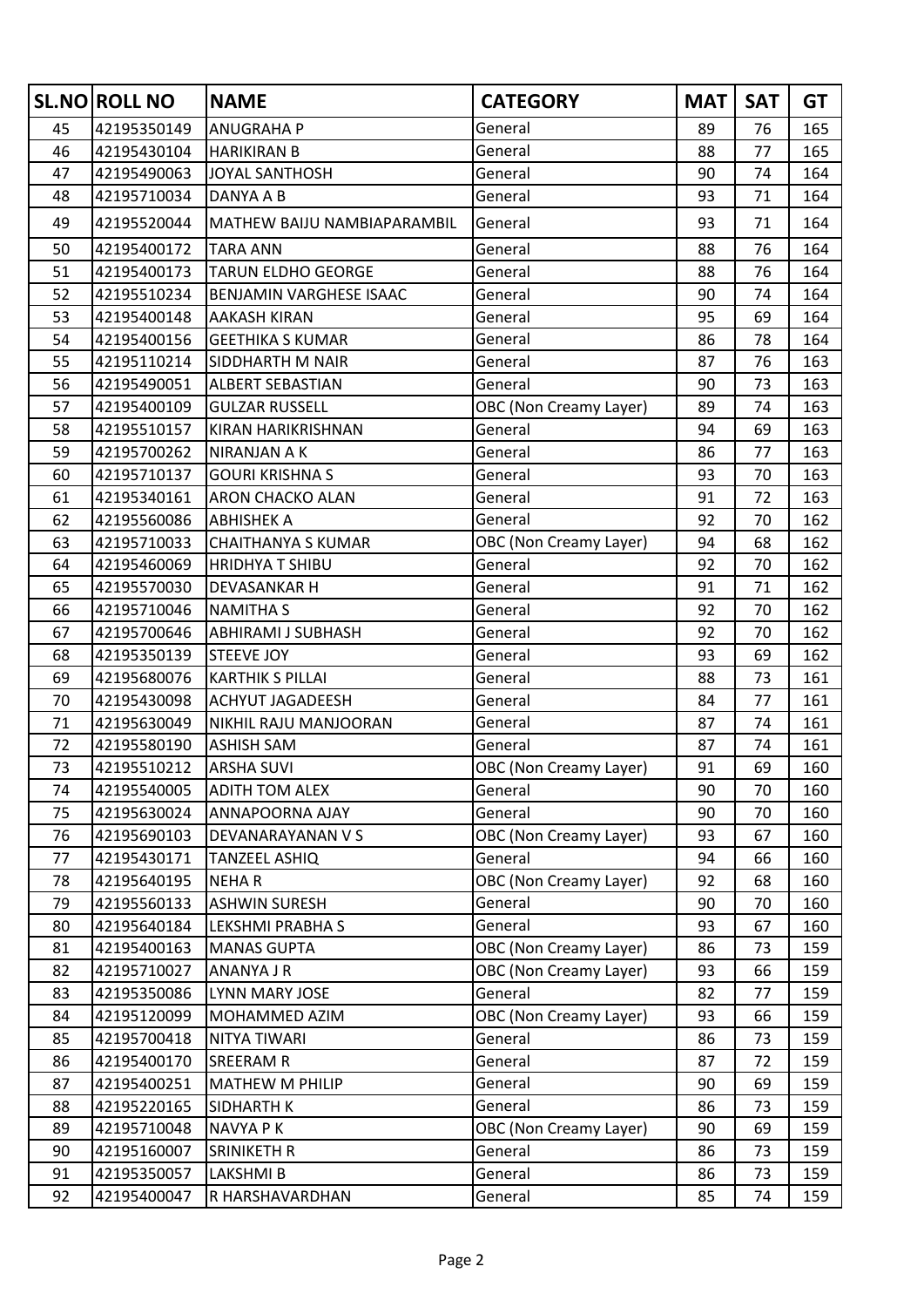|     | <b>SL.NO ROLL NO</b> | <b>NAME</b>                  | <b>CATEGORY</b>               | <b>MAT</b> | <b>SAT</b> | <b>GT</b> |
|-----|----------------------|------------------------------|-------------------------------|------------|------------|-----------|
| 93  | 42195700260          | <b>AKHIL S KUMAR</b>         | OBC (Non Creamy Layer)        | 86         | 73         | 159       |
| 94  | 42195350154          | <b>GAYATHRIVT</b>            | General                       | 90         | 68         | 158       |
| 95  | 42195420171          | <b>MEVIN BENNY MATTHEW</b>   | General                       | 91         | 67         | 158       |
| 96  | 42195390241          | <b>DEVIKA A</b>              | General                       | 87         | 71         | 158       |
| 97  | 42195640169          | <b>GOUTHAM DEV S</b>         | General                       | 84         | 74         | 158       |
| 98  | 42195410065          | RYAN XAVIER GEORGE           | General                       | 85         | 73         | 158       |
| 99  | 42195430057          | RACHEL PAUL                  | General                       | 90         | 68         | 158       |
|     |                      | <b>EWS</b>                   |                               |            |            |           |
| 100 | 42195760125          | <b>PRANAV SHYAM</b>          | General                       | 82         | 64         | 146       |
| 101 | 42195350059          | <b>NIRANJAN K</b>            | General                       | 82         | 52         | 134       |
| 102 | 42195460061          | <b>B HARISANTH KRISHNA</b>   | General                       | 76         | 54         | 130       |
| 103 | 42195560260          | <b>MAHADEVAN R</b>           | General                       | 77         | 48         | 125       |
| 104 | 42195380240          | <b>ASWATHY T</b>             | General                       | 80         | 42         | 122       |
| 105 | 42195520092          | <b>BHAVANA S</b>             | General                       | 71         | 48         | 119       |
| 106 | 42195100134          | <b>ANURAG J PHILIP</b>       | General                       | 71         | 47         | 118       |
| 107 | 42195630113          | NANDANA MOHAN                | General                       | 74         | 42         | 116       |
| 108 | 42195490064          | <b>K K PRAVEENA</b>          | General                       | 64         | 49         | 113       |
| 109 | 42195020134          | <b>VEDASREE M</b>            | General                       | 66         | 45         | 111       |
| 110 | 42195560240          | AJAY KRISHNAN U              | General                       | 67         | 43         | 110       |
| 111 | 42195690124          | <b>ADARSH A B</b>            | General                       | 64         | 44         | 108       |
| 112 | 42195700114          | <b>ANAHITHA L</b>            | General                       | 67         | 40         | 107       |
|     |                      | <b>OBC(Non Creamy Layer)</b> |                               |            |            |           |
| 113 | 42195510267          | <b>NIBIN P B</b>             | OBC (Non Creamy Layer)        | 88         | 69         | 157       |
| 114 | 42195640151          | AMAN HASHIM                  | OBC (Non Creamy Layer)        | 91         | 65         | 156       |
| 115 | 42195720093          | <b>SHARON SERAH DAVIS</b>    | OBC (Non Creamy Layer)        | 86         | 69         | 155       |
| 116 | 42195190235          | <b>GANGA A M</b>             | <b>OBC (Non Creamy Layer)</b> | 86         | 69         | 155       |
| 117 | 42195500017          | <b>ARYA AJI</b>              | OBC (Non Creamy Layer)        | 87         | 68         | 155       |
| 118 | 42195120123          | AKSHARA KRISHNADAS           | <b>OBC</b> (Non Creamy Layer) | 87         | 68         | 155       |
| 119 | 42195510076          | <b>SREENANDAN M S</b>        | OBC (Non Creamy Layer)        | 81         | 73         | 154       |
| 120 | 42195780194          | <b>NITHIN S S</b>            | OBC (Non Creamy Layer)        | 89         | 65         | 154       |
| 121 | 42195510193          | <b>AMITH KB</b>              | OBC (Non Creamy Layer)        | 90         | 62         | 152       |
| 122 | 42195170189          | <b>FAMID</b>                 | OBC (Non Creamy Layer)        | 94         | 58         | 152       |
| 123 | 42195580137          | ISMAEEL ABDUL SALAM RAWTHER  | OBC (Non Creamy Layer)        | 82         | 70         | 152       |
| 124 | 42195200266          | <b>FARSEEN M</b>             | OBC (Non Creamy Layer)        | 86         | 65         | 151       |
| 125 | 42195110228          | ANUMODH M                    | <b>OBC (Non Creamy Layer)</b> | 88         | 63         | 151       |
| 126 | 42195560152          | <b>ASHISH P</b>              | <b>OBC (Non Creamy Layer)</b> | 83         | 67         | 150       |
| 127 | 42195520032          | <b>ASHNA SHIBU</b>           | OBC (Non Creamy Layer)        | 94         | 56         | 150       |
| 128 | 42195120119          | SREELAKSHMI S                | OBC (Non Creamy Layer)        | 89         | 61         | 150       |
| 129 | 42195430173          | NOORA YASMIN K A             | OBC (Non Creamy Layer)        | 93         | 57         | 150       |
| 130 | 42195520025          | <b>ALVIN P AUGUSTIN</b>      | OBC (Non Creamy Layer)        | 84         | 66         | 150       |
| 131 | 42195450215          | <b>SUHANA SULFEEKKER</b>     | OBC (Non Creamy Layer)        | 83         | 66         | 149       |
| 132 | 42195700610          | <b>GIRIDHAR A P</b>          | OBC (Non Creamy Layer)        | 84         | 64         | 148       |
| 133 | 42195300202          | NIRANJAN KRISHNA P R         | OBC (Non Creamy Layer)        | 79         | 69         | 148       |
| 134 | 42195640162          | DEVANANDA P H                | <b>OBC (Non Creamy Layer)</b> | 90         | 58         | 148       |
| 135 | 42195200080          | SAHAD RAMZI V                | OBC (Non Creamy Layer)        | 85         | 62         | 147       |
| 136 | 42195560158          | <b>SHAHZAD S</b>             | OBC (Non Creamy Layer)        | 81         | 66         | 147       |
| 137 | 42195380295          | <b>ARSH AKBAR</b>            | OBC (Non Creamy Layer)        | 88         | 59         | 147       |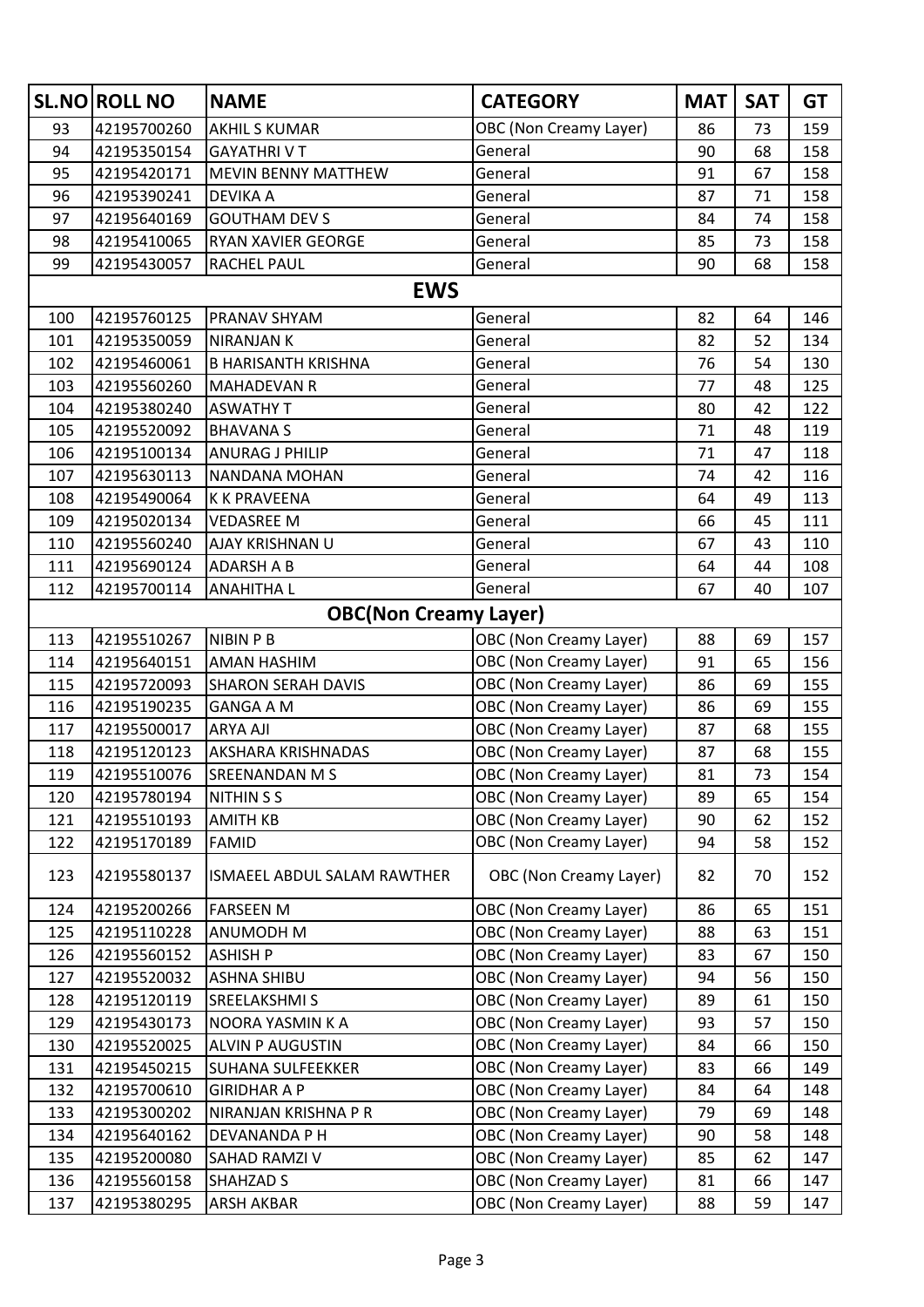|     | <b>SL.NO ROLL NO</b> | <b>NAME</b>               | <b>CATEGORY</b>               | <b>MAT</b> | <b>SAT</b> | <b>GT</b> |
|-----|----------------------|---------------------------|-------------------------------|------------|------------|-----------|
| 138 | 42195700234          | <b>ADIB ANWAR</b>         | OBC (Non Creamy Layer)        | 88         | 59         | 147       |
| 139 | 42195400157          | <b>HARSEL K G</b>         | <b>OBC (Non Creamy Layer)</b> | 84         | 63         | 147       |
| 140 | 42195650099          | <b>RISHIKESH M</b>        | <b>OBC (Non Creamy Layer)</b> | 85         | 62         | 147       |
| 141 | 42195220112          | LUBNA MOL KK              | <b>OBC (Non Creamy Layer)</b> | 90         | 56         | 146       |
| 142 | 42195190299          | SUHANA FATHIMA P          | <b>OBC (Non Creamy Layer)</b> | 89         | 57         | 146       |
| 143 | 42195700328          | <b>GAUTHAM KRISHNA K</b>  | <b>OBC (Non Creamy Layer)</b> | 79         | 67         | 146       |
| 144 | 42195210237          | MOHAMED ADHIL             | <b>OBC (Non Creamy Layer)</b> | 87         | 59         | 146       |
| 145 | 42195200165          | <b>MANNAP</b>             | <b>OBC (Non Creamy Layer)</b> | 89         | 56         | 145       |
| 146 | 42195110136          | ATHIDATHAN K              | <b>OBC (Non Creamy Layer)</b> | 81         | 64         | 145       |
| 147 | 42195110279          | MALAVIKA VINOD P          | <b>OBC (Non Creamy Layer)</b> | 86         | 59         | 145       |
| 148 | 42195230053          | <b>KEERTHANA S</b>        | <b>OBC (Non Creamy Layer)</b> | 90         | 55         | 145       |
| 149 | 42195110046          | E M RITHIK GOPAL          | <b>OBC (Non Creamy Layer)</b> | 83         | 61         | 144       |
| 150 | 42195230083          | <b>SUFEEDA P</b>          | <b>OBC (Non Creamy Layer)</b> | 85         | 59         | 144       |
| 151 | 42195210143          | MOHAMMED SHIBIN E         | <b>OBC (Non Creamy Layer)</b> | 84         | 60         | 144       |
| 152 | 42195510198          | HIMA A                    | <b>OBC (Non Creamy Layer)</b> | 87         | 57         | 144       |
| 153 | 42195680057          | <b>AMPADY B R</b>         | <b>OBC (Non Creamy Layer)</b> | 87         | 57         | 144       |
| 154 | 42195100318          | <b>ISHA SHAMSU</b>        | <b>OBC (Non Creamy Layer)</b> | 91         | 53         | 144       |
| 155 | 42195350087          | <b>NANDANAKS</b>          | <b>OBC (Non Creamy Layer)</b> | 91         | 53         | 144       |
| 156 | 42195400276          | SAHIL KUMAR               | <b>OBC (Non Creamy Layer)</b> | 93         | 51         | 144       |
| 157 | 42195030044          | <b>ASHINT</b>             | OBC (Non Creamy Layer)        | 82         | 62         | 144       |
| 158 | 42195260047          | <b>JIHANAK</b>            | <b>OBC (Non Creamy Layer)</b> | 81         | 62         | 143       |
| 159 | 42195370088          | PRANAV P P                | <b>OBC (Non Creamy Layer)</b> | 83         | 60         | 143       |
| 160 | 42195200173          | NASHA FATHIMA K           | <b>OBC (Non Creamy Layer)</b> | 82         | 61         | 143       |
| 161 | 42195710069          | <b>ANANYA S</b>           | OBC (Non Creamy Layer)        | 88         | 55         | 143       |
| 162 | 42195680064          | V S ADITHYAN              | OBC (Non Creamy Layer)        | 81         | 62         | 143       |
| 163 | 42195170024          | <b>ADITHYAN V GIREESH</b> | <b>OBC (Non Creamy Layer)</b> | 86         | 57         | 143       |
| 164 | 42195510104          | MEENAKSHI SATHEESH        | <b>OBC (Non Creamy Layer)</b> | 84         | 59         | 143       |
| 165 | 42195710156          | SAFDAR NAZIM              | <b>OBC</b> (Non Creamy Layer) | 85         | 58         | 143       |
| 166 | 42195240018          | <b>KAVYA P</b>            | <b>OBC (Non Creamy Layer)</b> | 85         | 57         | 142       |
| 167 | 42195740088          | S P PRANAV SURESH         | OBC (Non Creamy Layer)        | 88         | 54         | 142       |
| 168 | 42195190064          | MOHAMED JASIL P           | <b>OBC (Non Creamy Layer)</b> | 85         | 57         | 142       |
| 169 | 42195200146          | FATHIMA JUMNA P P         | <b>OBC (Non Creamy Layer)</b> | 84         | 58         | 142       |
| 170 | 42195110262          | ANUPAM KRISHNA CT         | <b>OBC (Non Creamy Layer)</b> | 75         | 67         | 142       |
| 171 | 42195200133          | ANSHA M                   | <b>OBC (Non Creamy Layer)</b> | 83         | 59         | 142       |
| 172 | 42195120040          | <b>ADWAIT MEETHAL</b>     | OBC (Non Creamy Layer)        | 89         | 53         | 142       |
| 173 | 42195110288          | SOORYA KRISHNA            | OBC (Non Creamy Layer)        | 85         | 57         | 142       |
| 174 | 42195530048          | <b>NOUFAL RAHIM</b>       | <b>OBC (Non Creamy Layer)</b> | 79         | 63         | 142       |
| 175 | 42195370084          | DIYA MOHIYUDHEEN          | <b>OBC (Non Creamy Layer)</b> | 86         | 56         | 142       |
| 176 | 42195350091          | SANVID SANKAR             | OBC (Non Creamy Layer)        | 87         | 55         | 142       |
| 177 | 42195640262          | P N RISHIKESH KRISHNA     | OBC (Non Creamy Layer)        | 86         | 56         | 142       |
|     |                      | <b>SC</b>                 |                               |            |            |           |
| 178 | 42195430154          | ARNAV KANAUZIA            | <b>SC</b>                     | 89         | 63         | 152       |
| 179 | 42195640205          | SAYUJ AB                  | <b>SC</b>                     | 90         | 61         | 151       |
| 180 | 42195130259          | <b>ADHITH T</b>           | <b>SC</b>                     | 86         | 62         | 148       |
| 181 | 42195120298          | <b>SURYADEV VINOD</b>     | SC                            | 86         | 48         | 134       |
| 182 | 42195510221          | MALAVIKA SAJI             | <b>SC</b>                     | 81         | 51         | 132       |
| 183 | 42195090297          | SREEPIKA TH               | SC                            | 83         | 48         | 131       |
| 184 | 42195400281          | AVANTHIKA P A             | <b>SC</b>                     | 75         | 54         | 129       |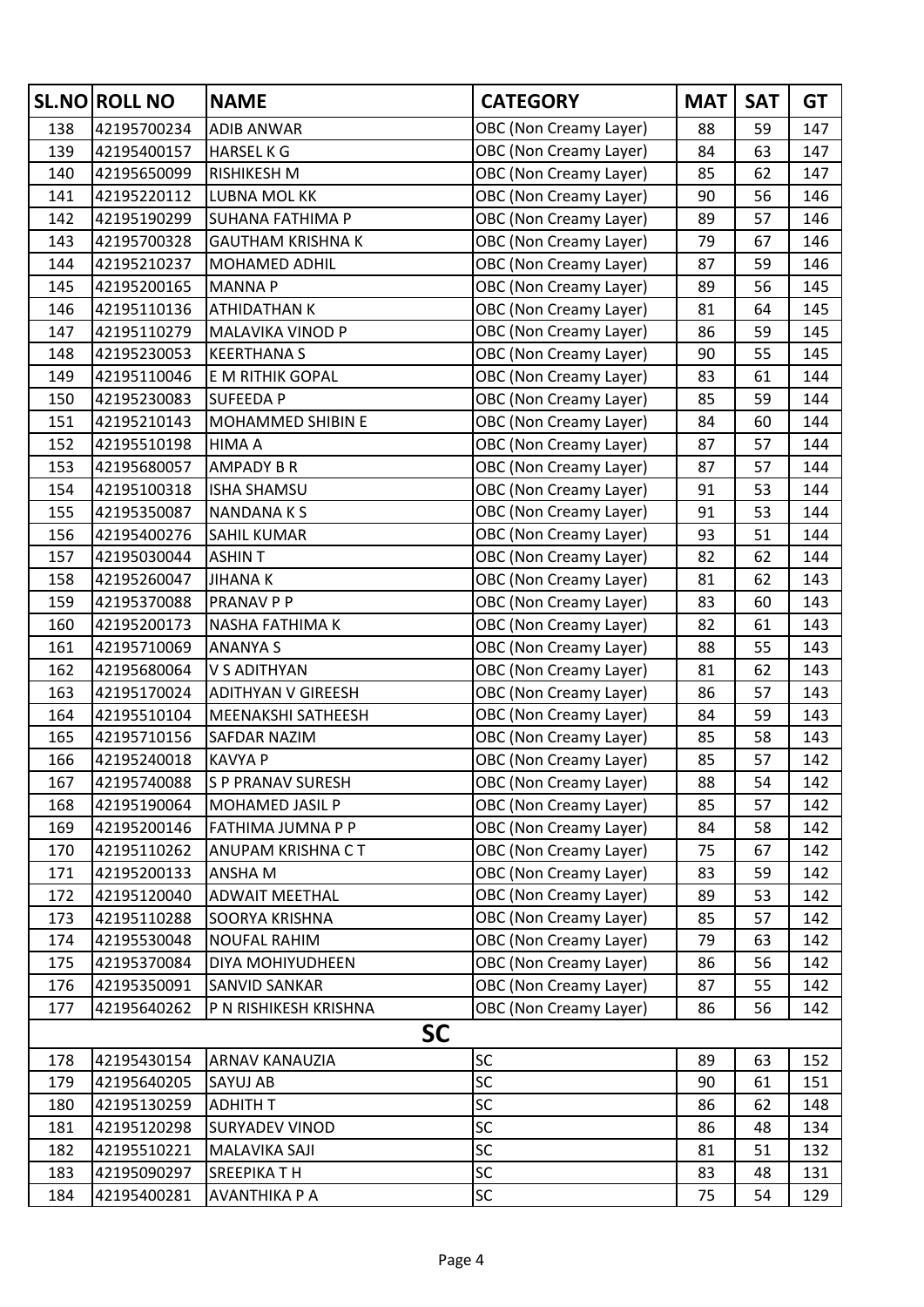|     | <b>SL.NO ROLL NO</b> | <b>NAME</b>               | <b>CATEGORY</b> | <b>MAT</b> | <b>SAT</b> | <b>GT</b> |
|-----|----------------------|---------------------------|-----------------|------------|------------|-----------|
| 185 | 42195300166          | MALAVIKA PRABHAT          | <b>SC</b>       | 78         | 50         | 128       |
| 186 | 42195720046          | NIRANJANA RAJEEV          | SC              | 74         | 54         | 128       |
| 187 | 42195280028          | <b>AKASH P B</b>          | SC              | 81         | 47         | 128       |
| 188 | 42195120314          | ARDRA A S                 | SC              | 79         | 48         | 127       |
| 189 | 42195710070          | ANURAG MONDAL             | SC              | 80         | 47         | 127       |
| 190 | 42195300081          | <b>GANGA SURESH T P</b>   | SC              | 78         | 48         | 126       |
| 191 | 42195120077          | SIVAGANGA O               | <b>SC</b>       | 75         | 51         | 126       |
| 192 | 42195190244          | JOHITH J P                | <b>SC</b>       | 82         | 44         | 126       |
| 193 | 42195320204          | ATHMAJA B AJITHKUMAR      | SC              | 74         | 51         | 125       |
| 194 | 42195700068          | <b>RENJITHA P</b>         | SC              | 74         | 51         | 125       |
| 195 | 42195260094          | ATHUL KRISHNA M T         | SC              | 79         | 46         | 125       |
| 196 | 42195770109          | POOJA S                   | SC              | 71         | 53         | 124       |
| 197 | 42195400104          | <b>GANGA KAILAS</b>       | SC              | 72         | 52         | 124       |
| 198 | 42195690077          | <b>KARTHIK S</b>          | SC              | 62         | 62         | 124       |
| 199 | 42195710060          | <b>ABHIRAM B S</b>        | SC              | 80         | 43         | 123       |
| 200 | 42195190153          | DEEPAK M R                | SC              | 71         | 52         | 123       |
| 201 | 42195410126          | <b>JIYA VIJAY</b>         | SC              | 69         | 54         | 123       |
| 202 | 42195210071          | <b>AVITHA PRIYA</b>       | SC              | 69         | 53         | 122       |
| 203 | 42195020102          | <b>SURYAKIRAN S S</b>     | SC              | 76         | 46         | 122       |
| 204 | 42195270025          | <b>SEETHAL M</b>          | <b>SC</b>       | 73         | 49         | 122       |
| 205 | 42195250122          | <b>AMRITHA P S</b>        | SC              | 74         | 47         | 121       |
| 206 | 42195180136          | <b>VISMAYA P K</b>        | SC              | 78         | 43         | 121       |
| 207 | 42195120306          | ANANYA ARUN P             | SC              | 79         | 42         | 121       |
| 208 | 42195350039          | <b>VRINDA PV</b>          | SC              | 67         | 53         | 120       |
| 209 | 42195400087          | ARADHANA B SHAJI          | SC              | 77         | 43         | 120       |
| 210 | 42195130062          | NAVYA DAS V K             | <b>SC</b>       | 73         | 47         | 120       |
| 211 | 42195510225          | NIRJARA DEVI S            | <b>SC</b>       | 75         | 45         | 120       |
| 212 | 42195280077          | <b>HARI MADHAVAN S</b>    | SC              | 75         | 45         | 120       |
| 213 | 42195260035          | NANDHA KISHORE A          | SC              | 72         | 48         | 120       |
|     |                      | ST                        |                 |            |            |           |
| 214 | 42195490053          | <b>ANANDU K GANGADHAR</b> | <b>ST</b>       | 85         | 61         | 146       |
| 215 | 42195400021          | <b>FARZEEN FEROZE AE</b>  | <b>ST</b>       | 75         | 62         | 137       |
| 216 | 42195450025          | VISHNUJITH N VIJAYAN      | <b>ST</b>       | 84         | 51         | 135       |
| 217 | 42195110278          | MALAVIKA SAJEEVAN         | <b>ST</b>       | 71         | 56         | 127       |
| 218 | 42195010137          | <b>THEJUS J KARMALE</b>   | <b>ST</b>       | 71         | 50         | 121       |
| 219 | 42195040178          | <b>ABITHAT</b>            | <b>ST</b>       | 70         | 47         | 117       |
| 220 | 42195710115          | V G MOURIYAA              | <b>ST</b>       | 69         | 47         | 116       |
| 221 | 42195100370          | DAYESH EV                 | <b>ST</b>       | 67         | 45         | 112       |
| 222 | 42195470091          | <b>ASWIN SUMESH</b>       | <b>ST</b>       | 69         | 39         | 108       |
| 223 | 42195530054          | <b>ABHIRAMI S</b>         | <b>ST</b>       | 63         | 42         | 105       |
| 224 | 42195160027          | <b>ANANYA BI</b>          | <b>ST</b>       | 57         | 46         | 103       |
| 225 | 42195470065          | <b>NEHA JAIS</b>          | <b>ST</b>       | 68         | 33         | 101       |
| 226 | 42195190236          | <b>K S SRINATH</b>        | <b>ST</b>       | 55         | 45         | 100       |
| 227 | 42195040077          | <b>ALKA BIJU</b>          | <b>ST</b>       | 54         | 46         | 100       |
| 228 | 42195780040          | AJEENA SAMUEL K S         | <b>ST</b>       | 58         | 41         | 99        |
| 229 | 42195100064          | <b>ADITHYA V R</b>        | <b>ST</b>       | 57         | 41         | 98        |
| 230 | 42195650070          | ANANDU M ANIL             | <b>ST</b>       | 59         | 39         | 98        |